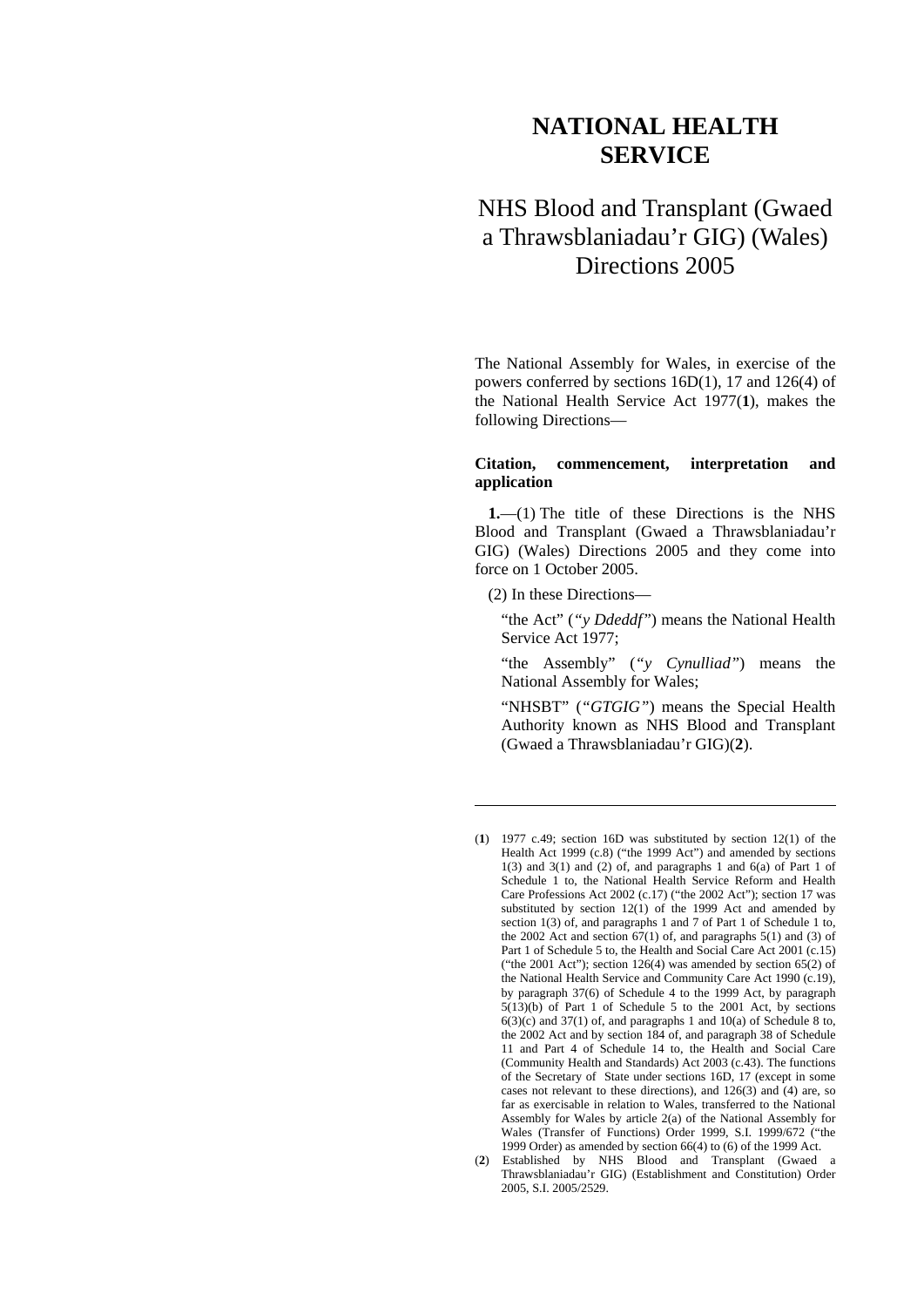"Schemes" (*"Cynlluniau"*) means the following Organ Donor Sharing Schemes(**1**):

- (a) Operating Principles for Pancreas Transplant Units in the UK, prepared by the UKT Kidney and Pancreas Advisory Group, first published in August 2003;
- (b) Operating Principles for renal Transplant Units in the UK, prepared by the UKT Kidney and Pancreas Advisory Group, first published in May 1999;
- (c) Operating Principles for Liver Transplant Units in the UK and Republic of Ireland, prepared by the UKT Liver Advisory Group, first published in July 1999;
- (d) Operating Principles for Cardiothoracic Transplant Units in the UK and Republic of Ireland, prepared by the UKT Cardiothoracic Advisory Group, first published in May 1999; and
- (e) Operating Principles for Ophthalmic Transplant Units in the UK and Republic of Ireland, prepared by the UKT Ocular Tissue Advisory Group, first published in July 1999; and

"Welsh NHS body" (*"Corff GIG yng Nghymru"*) means a Special Health Authority, an NHS trust and a Local Health Board.

(3) These Directions apply in relation to Wales.

## **Functions in relation to blood and stem cells**

**2.**—(1) In this paragraph, "blood and stem cells" means blood, blood components, blood products, plasma and stem cells.

(2) In order to promote or secure the effective supply of blood, stem cells and bone marrow for the purposes of the health service, the Assembly directs NHSBT in relation to the county boroughs of Anglesey, Gwynedd, Conwy, Denbighshire, Flintshire and Wrexham,—

- (a) to provide a collection, storage and delivery service for blood and stem cells;
- (b) to provide a screening, testing and processing service for the preparation of blood and stem cells;
- (c) to conduct or commission research into the uses of and development of blood and stem cells;
- (d) to provide diagnostic and other services in connection with the collection and use of

<u>.</u>

<sup>(</sup>**1**) Copes of the Schemes are available on the website www.uktransplant.org.uk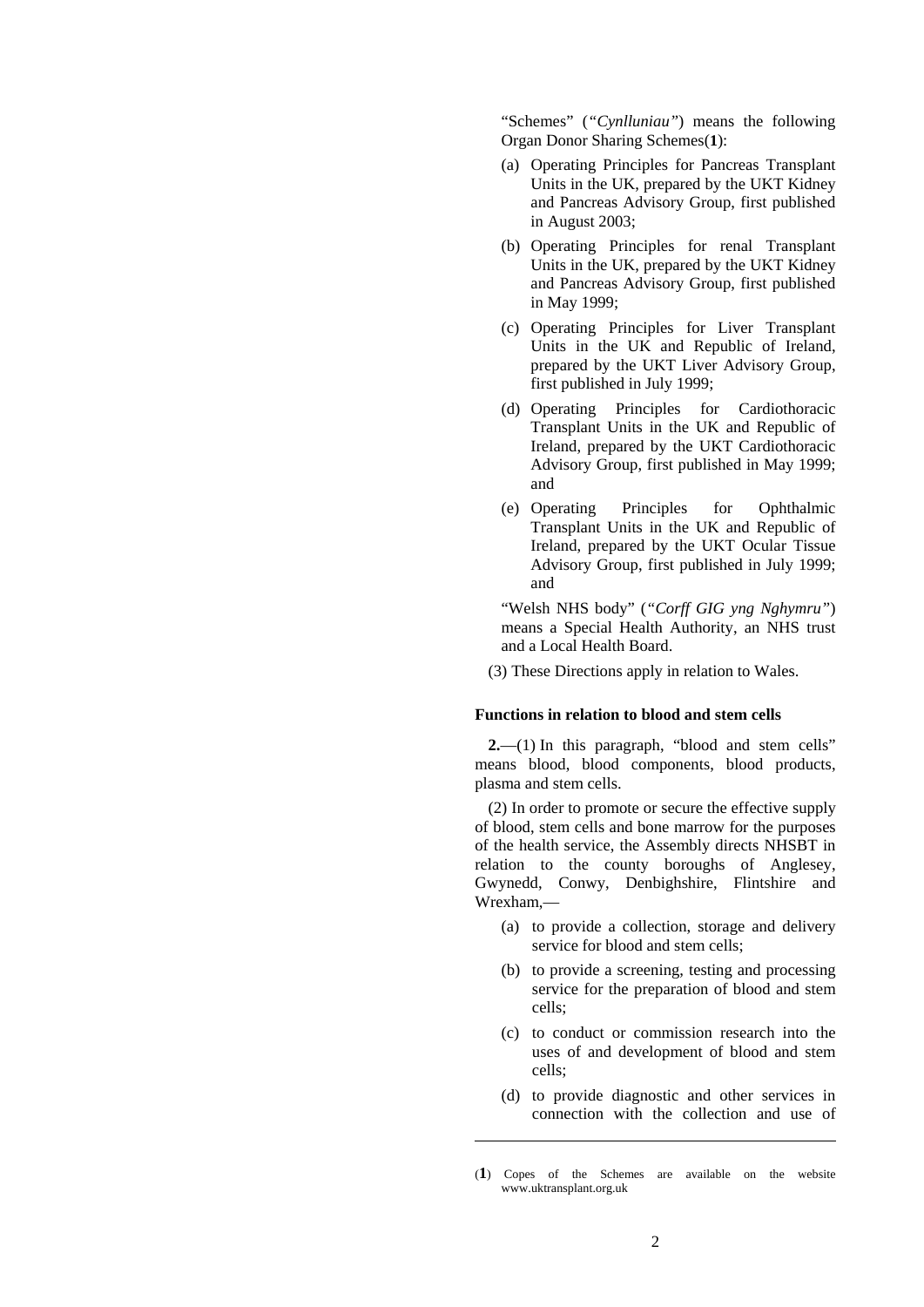blood and stem cells and treatments depending on or requiring their use (including, for example, reagent preparation and provision, patient pathology and therapeutic services, histocompatibility and immunogenetic services, platelet and granulocyte immunology);

- (e) to promote, by advertising, marketing and otherwise, the donation of blood and stem cells, with a view in particular to maintaining an adequate supply of blood and stem cells;
- (f) to prepare, store and distribute plasma fractions and other products for therapeutic, diagnostic and other purposes;
- (g) to promote, through advice and guidance, the appropriate use of blood and stem cells (having regard in particular to the need to promote the effective use of blood) and, as it considers appropriate, to provide a reference laboratory for donors and patients; and
- (h) to establish and manage a register of blood and bone marrow donors and any associated services necessary for the treatment of patients.

## **Functions in relation to tissues**

**3.** In order to promote or secure the effective supply of tissue for the purposes of the health service, the Assembly directs NHSBT—

- (a) to provide a collection, storage and delivery service for tissues;
- (b) to provide a screening, testing and processing service for the preparation of tissues;
- (c) to conduct or commission research into the uses of and development of tissues;
- (d) to provide diagnostic and other services in connection with the collection and use of tissues and treatments depending on or requiring their use (including, for example, patient pathology and therapeutic services);
- (e) to promote, by advertising, marketing and otherwise, the donation of tissues, with a view in particular to maintaining an adequate supply of tissues:
- (f) to promote, through advice and guidance, the appropriate use of tissues and, as it considers appropriate, to provide a reference laboratory for donors and patients.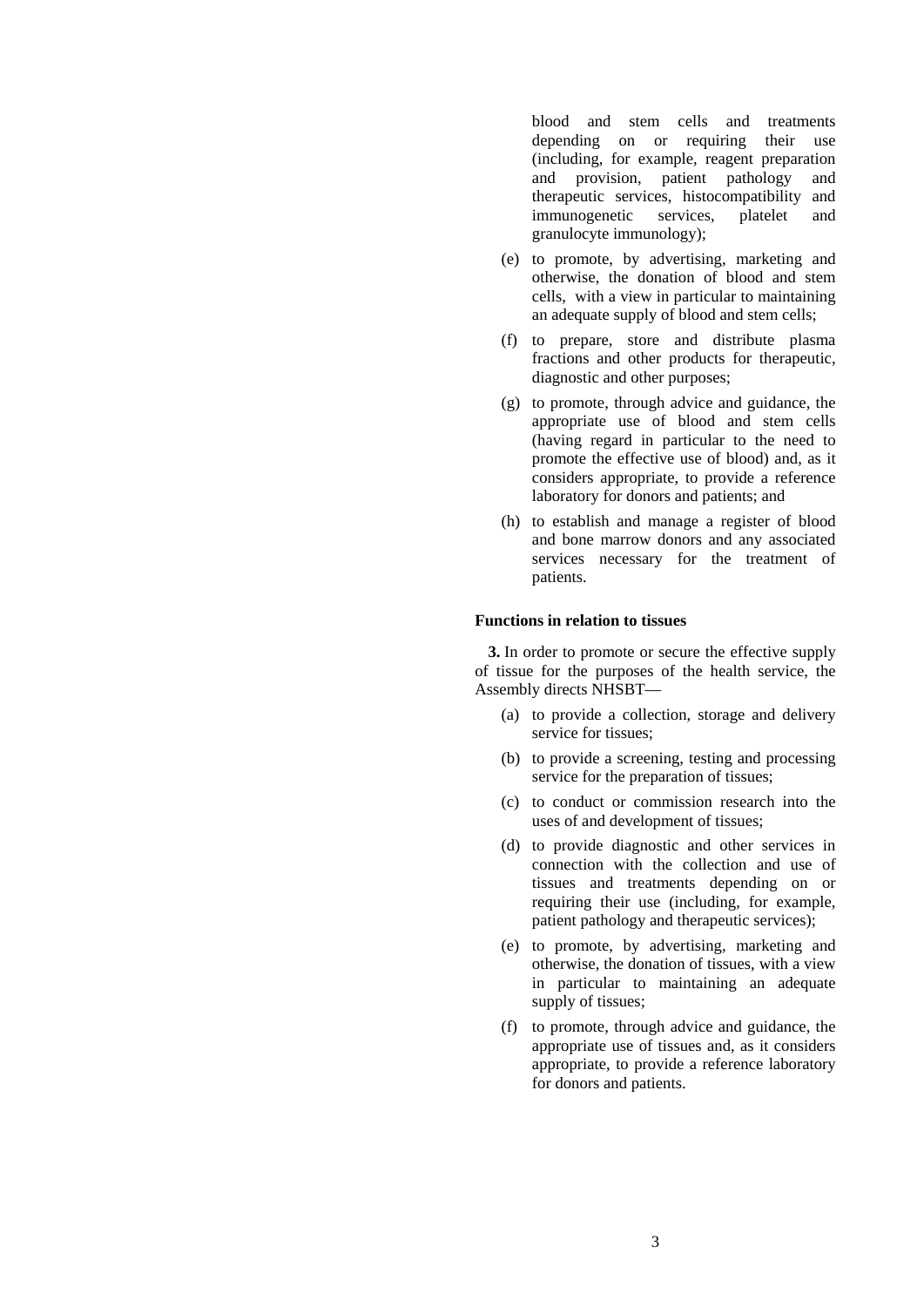## **Functions in relation to the transplantation of organs and tissues**

**4.**—(1) In order to promote or secure the effective transplantation of organs and tissues for the purposes of the health service, the Assembly directs NHSBT—

- (a) to provide an organ and tissue matching and allocation service, having regard to the need to ensure the—
	- (i) maximum and most effective use of organs;
	- (ii) safety of persons and their survival rates; and
	- (iii) equity and integrity of the organ sharing system;
- (b) to maintain a list of persons who are in need of or are considered suitable for an organ or tissue transplant and to determine the criteria for inclusion on such list;
- (c) to consider and advise the Assembly and Welsh NHS bodies on ethical, legal and clinical issues which arise out of the organ and tissue donation and transplantation service;
- (d) to lead the development of donation and transplant standards and monitor the maintenance of such standards by NHS bodies;
- (e) to acquire, record, update and keep information about potential and actual donors and recipients of organs and tissues which are or may be available for transplantation and other related matters, and, having regard to the law relating to data protection and confidentiality, to make such information available;
- (f) to analyse and audit the information acquired, recorded, updated and kept under subparagraph (e) above;
- (g) to promote, by advertising, marketing and otherwise, the donation of organs and tissues with a view to maintaining an adequate number of organs and corneas for transplantation;
- (h) to commission organ and cornea donation programmes in the health service;
- (i) to give advice about, or make arrangements for, the transport of organs;
- (j) to secure the provision of such education and training in any matter related to its functions under this paragraph as NHSBT considers appropriate, both to NHS staff and others;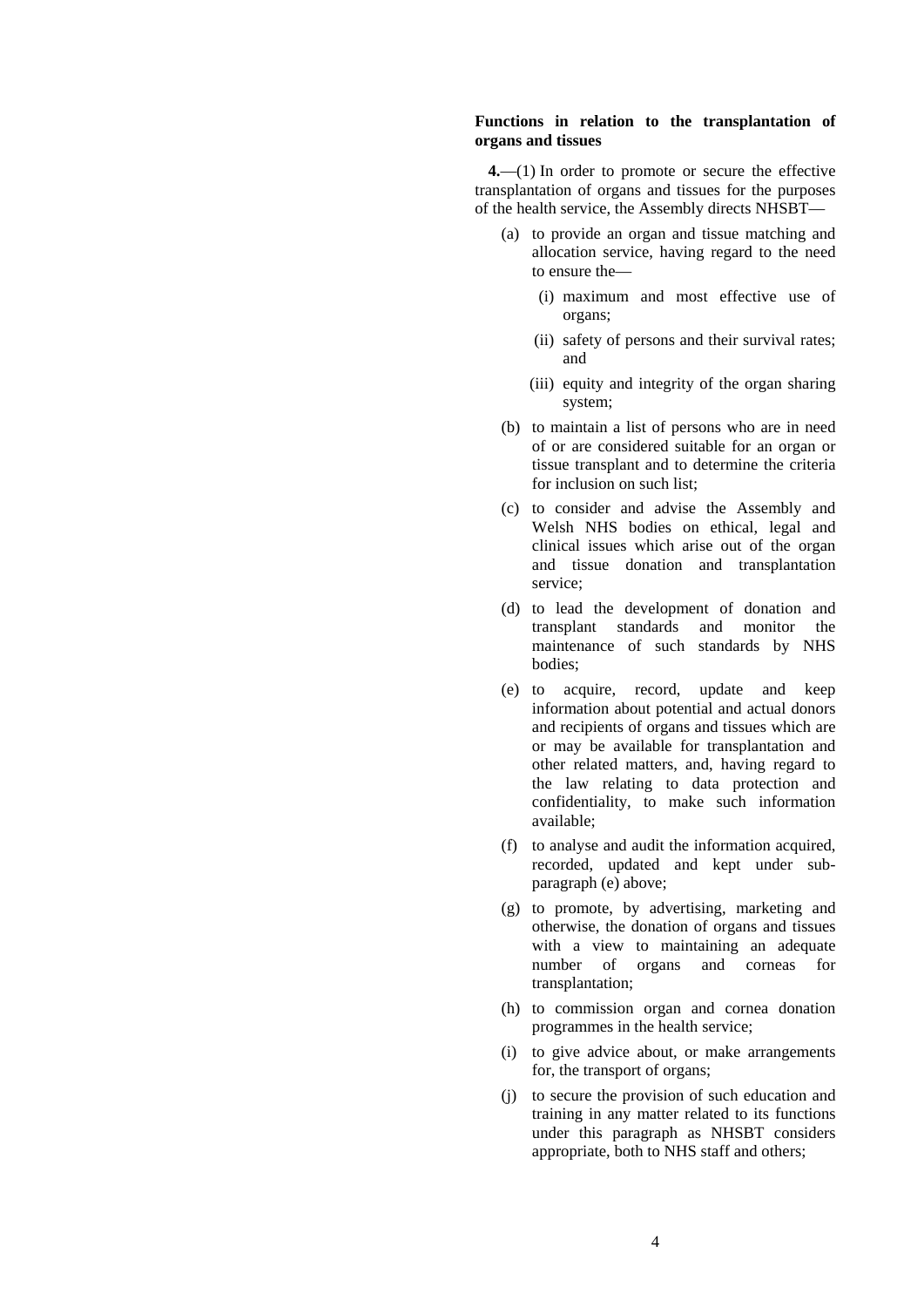- (k) to conduct or commission such research in connection with the field of organ donation and transplantation as NHSBT considers appropriate; and
- (l) to work within agreed reciprocal arrangements with other established organ exchange organisations in other countries, for the exchange of organs, where appropriate.

 $(2)$  For the purposes of paragraph  $(1)(a)$ , NHSBT may—

- (a) match and allocate organs and tissues from outside Wales; and
- (b) to the extent that NHSBT carries out an equivalent service in relation to England, Scotland or Northern Ireland, in carrying out the organ and tissue matching and allocation service have regard to the need to ensure the maximum and most effective use of organs and tissues, the safety of persons and their survival rates and the equity and integrity of the organ sharing system.

(3) The list maintained under paragraph (1)(b) may be a list which includes persons in England, Scotland and Northern Ireland provided that the list indicates where the person is from.

(4) The information recorded, updated and kept under sub-paragraph (1)(e) may be recorded, updated, kept, analysed and audited with information about potential and actual donors and recipients of organs and tissues in England, Scotland and Northern Ireland provided that information indicates where the potential or actual donor or recipient is from or to which country the information relates.

# **Functions in relation to the allocation of human organs for transplantation**

**5.**—(1) Subject to sub-paragraphs (2), (3) and (4) of this paragraph, the allocation of organs by NHSBT for the purposes of transplantation shall be in accordance with the Schemes.

(2) No person in Group 2 shall receive an organ for which there is a clinically suitable person in Group 1.

- (3) Group 1 shall comprise—
	- (a) persons ordinarily resident in the United Kingdom;
	- (b) persons who are—
		- (i) members of Her Majesty's United Kingdom Forces serving abroad;
		- (ii) other Crown servants employed in the right of Her Majesty's Government of the United Kingdom having been recruited in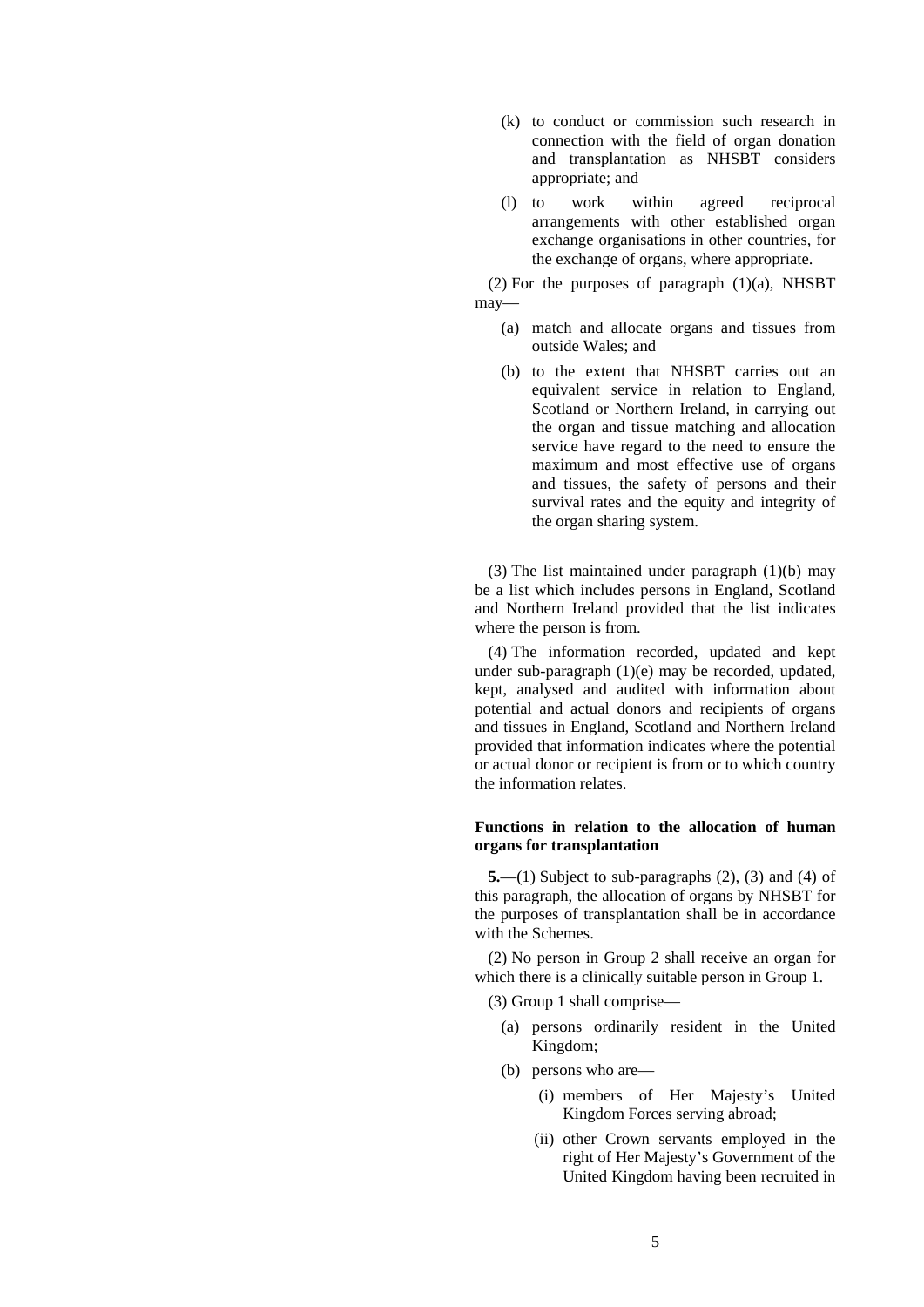the United Kingdom and who are serving abroad;

(iii) employees, recruited in the United Kingdom, of the British Council or the Commonwealth War Graves Commission and who are employed abroad;

or the spouse or any child under the age of nineteen of any person falling within subparagraphs (i) to (iii) above;

- (c) persons who are entitled under Regulation (EEC) No 1408/71 and Regulation (EEC) No 574/72 to medical treatment in the United Kingdom;
- (d) persons entitled by virtue of a bilateral reciprocal health agreement or the European Convention on Medical Assistance 1954 to medical treatment in the United Kingdom.

(4) Group 2 shall comprise persons who do not come within the categories of persons listed in Group 1.

# **General functions of NHSBT**

**6.**—(1) NHSBT may exercise functions under—

- (a) section 23 of the Act (voluntary organisations and other bodies); and
- (b) section 2(b) of the Act (Assembly's general powers as to services) to do anything whatsoever which is calculated to facilitate, or is conducive or incidental to, the discharge of NHSBT's functions.

NHSBT, in performing the functions described in paragraphs 2 to 5 above, may provide advice and make recommendations to the Assembly on any matter connected with its functions.

#### **Exercise of functions**

**7.** NHSBT, in exercising its functions, shall have regard to any guidance issued by the Assembly to the NHSBT.

## **Land transactions**

**8.**—(1) Subject to sub-paragraphs (2) and (3) of this paragraph, NHSBT may exercise the functions of the Assembly under section 87(1) and (2) of the Act in so far as is necessary to enable it to secure and maintain such accommodation as it requires for the proper discharge of its other functions.

(2) The functions mentioned in sub-paragraph (1) do not include the powers of the Assembly to acquire land compulsorily.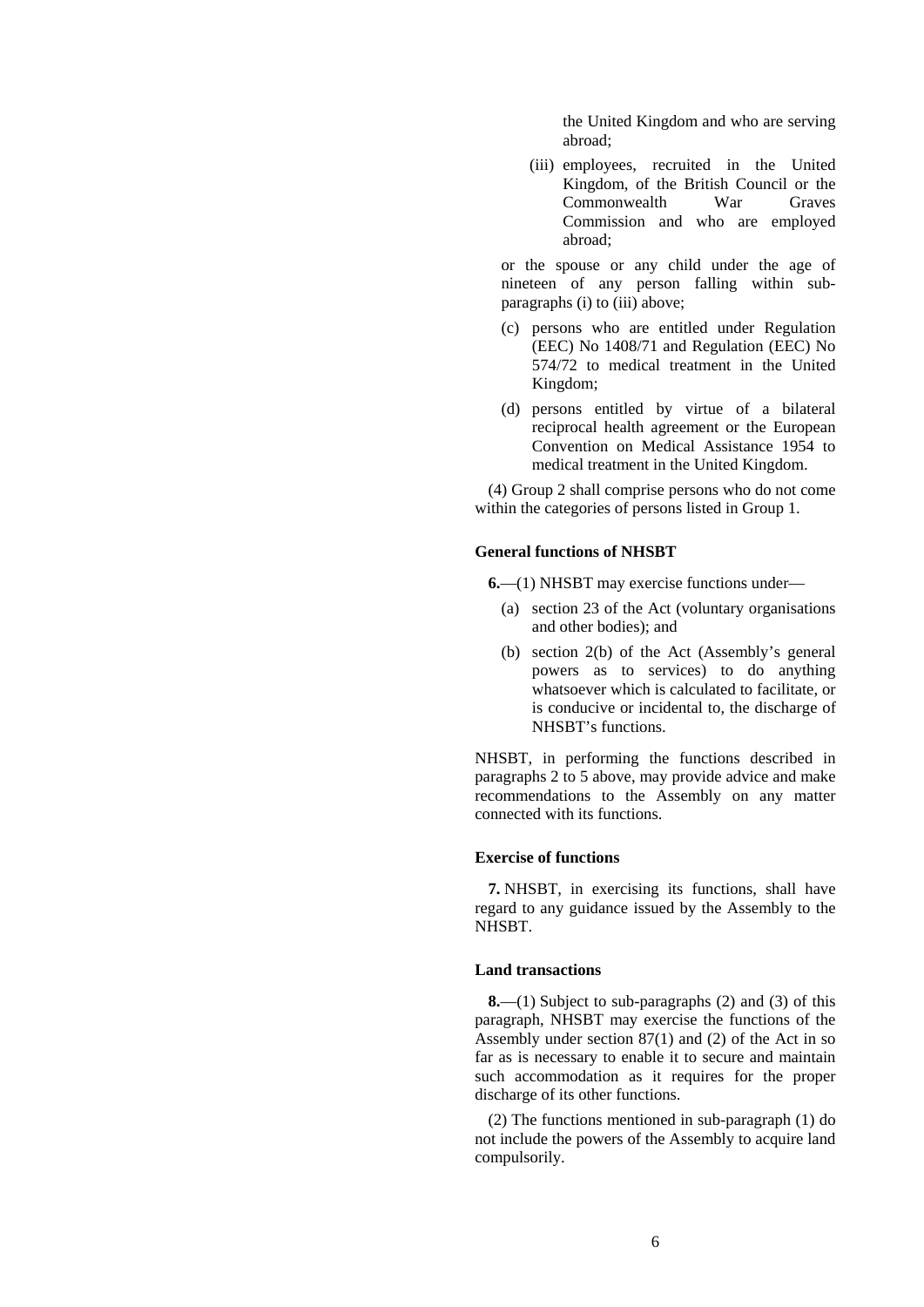(3) NHSBT may not, without the prior approval of the Assembly, exercise the functions mentioned in sub-paragraph (1) so as to—

- (a) acquire or dispose of any land, or any interest in land, the value of which exceeds £1 million; or
- (b) acquire a leasehold interest where either—

the term of the lease is less than one year and the rent payable exceeds £1 million; or

the term of the lease is not less than one year and the product of multiplying the number of years in the term by the amount of rent payable in the first year of the term exceeds £1 million.

(4) In sub-paragraph (3)(a) above "value" means the value on a disposal by sale with vacant possession on the open market.

(5) In sub-paragraph (3)(b) above "the term" in relation to a leasehold interest acquired by way of assignment means the unexpired term.

(6) Any function of the Assembly, under section 87 of the Act, must be exercised in accordance with the procedures and instructions for the time being in force and issued by the Department of Health in the document entitled "Estatecode – essential guidance on estates and facilities management"(**1**), except in so far as such procedures and instructions are inconsistent with these Directions.

(7) Subject to NHSBT obtaining approval as and when required under sub-paragraph (3), where the exercise by NHSBT of any function to which these Directions apply requires—

- (a) the execution under seal of any document, NHSBT is required to execute such document on behalf of the Assembly under its own seal; or
- (b) the execution of a document otherwise than under seal, NHSBT is required to make arrangements for one of its officers who has been duly authorised for the purpose to sign the document for NHSBT on behalf of the Assembly.

## **Accounts**

<u>.</u>

**9.**—(1) NHSBT must prepare and keep annual accounts in respect of each financial year which give a true and fair view of the income and expenditure and cash flows of NHSBT for the financial year, and the state of affairs as at the year end.

<sup>(</sup>**1**) Copies of this document are available from the website www.dh.gov.uk/estates.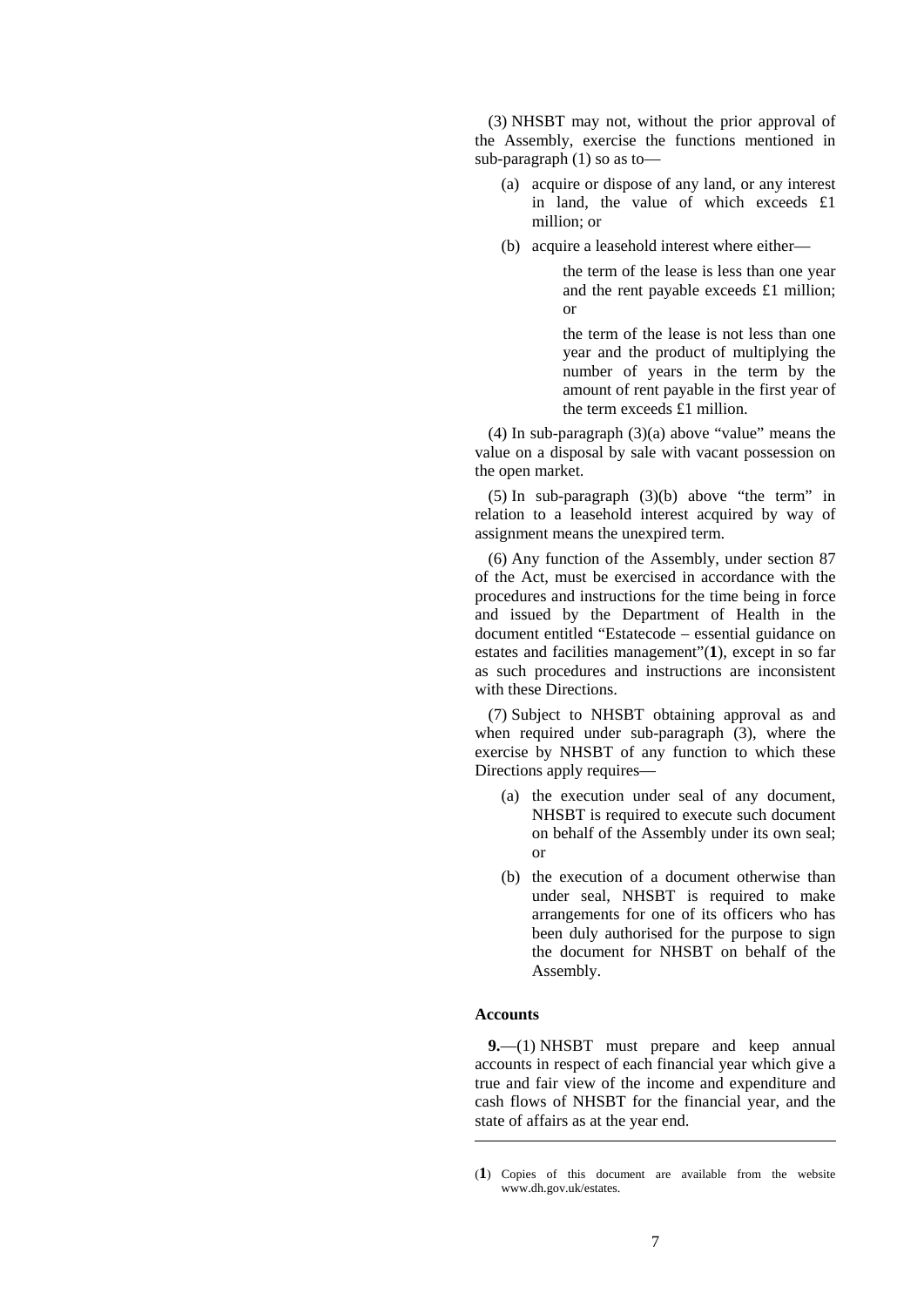(2) The accounts must be prepared in accordance with—

- (a) the Resource Accounting Manual(**1**);
- (b) the Department of Health Special Health Authority Manual for Accounts(**2**);
- (c) any other requests made by the Assembly,

except where agreed with the Assembly in which case the exception must be disclosed in the notes to the accounts.

## **Annual report**

**10.** The Assembly directs NHSBT to produce an annual report in respect of each year from 1 April to 31 March, covering its activities and finances (including officers' remuneration) and to submit that report to the Assembly by no later than 30 September each year, or by such other date as may separately be directed to the NHSBT by the Secretary of State.

#### **Revocation**

<u>.</u>

**11.** The following directions are revoked—

- (a) The National Blood Authority Accounts Direction given on 19 March 1993;
- (b) The National Blood Authority Directions in relation to Powers of Income Generation given on 29 March 1993;
- (c) The National Blood Authority Directions in relation to Building and Engineering Functions given on 29 March 1993;
- (d) The National Blood Authority Directions in relation to Financial Management given on 5 April 1993;
- (e) The National Blood Authority (Land Transactions) Directions 1997 given on 23 July 1997;
- (f) The Directions on the Allocation of Human Organs for Transplantation given on 12 February 1996 in so far as they apply to United Kingdom Transplant(**3**).

<sup>(</sup>**1**) This document is published by HM Treasury and are available on the website www.resource-accounting.gov.uk/current/frames.htm

<sup>(</sup>**2**) This document is available on the website www.info.doh.gov.uk/doh/finman.nsf

<sup>(</sup>**3**) United Kingdom Transplant was established by the United Kingdom Transplant (Establishment and Constitution) Order 1991, *see* S.I. 1991/407 as amended by S.I. 1996/971, 1998/1577 and 2000/1612, and abolished by the National Blood Authority and United Kingdom Transplant (Abolition) Order 2005, *see* S.I. 2005/2532.